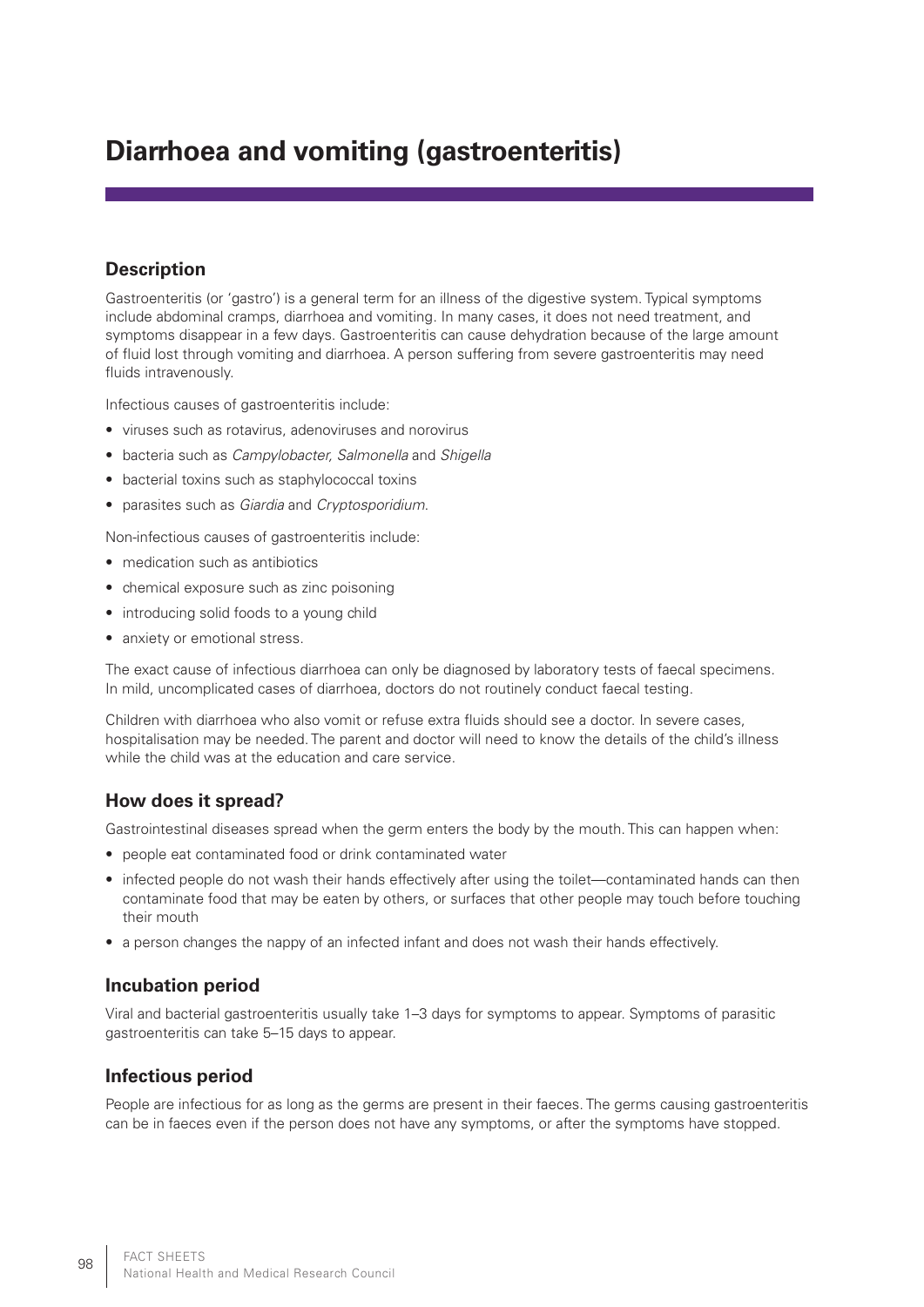# **Exclusion period**

Children, educators and other staff with infectious diarrhoea should be excluded until the diarrhoea has stopped for at least 24 hours.

## **Responsibilities of educators and other staff**

- Advise the parent to keep the child home until they are feeling well and they have not had any symptoms for at least 24 hours.
- Make sure staff and children always practise effective hand hygiene.
- Educators and other staff who handle food must not return to work until they have been symptom free for 48 hours.
- • Ensure that appropriate cleaning practices are being followed in the education and care service.
- Contact your local public health unit if two or more people are ill. Public health workers may be able to identify how the germ has spread through the education and care service, and help prevent further infection. They may also advise if any particular cleaning or disinfecting is required.

## **Responsibilities of parents**

- Ensure that babies are vaccinated against rotavirus.
- Keep the child at home until they are feeling well and have not had any symptoms for at least 24 hours.
- Encourage effective hand hygiene at home.

## **Controlling the spread of infection**

- Ensure that adults or children who are ill are excluded for the appropriate period.
- Ensure that staff and children always practise appropriate hand hygiene.
- Ensure that appropriate cleaning practices are followed.
- Ensure that staff who have diarrhoea do not prepare food for others.
- Keep cold food cold (below 5 °C) and hot food hot (above 60°C) to discourage the growth of bacteria.

## **Treatment**

The main risk of gastroenteritis is dehydration, especially in children—a child with gastroenteritis may become very ill, and may need to go to hospital. People with diarrhoea need extra fluid to replace what they lose through vomiting and diarrhoea. However, many fluids have too much sugar and the wrong amount of salt—giving an ill child the wrong kind of fluid can cause more diarrhoea and dehydration.

#### Safe drinks

The best fluids to give contain a mixture of special salts (electrolytes) and sugars. You can buy oral rehydration solution from the chemist. Mix the sachet of powder with water (not any other kind of fluid) according to the manufacturer's instructions.

If oral rehydration solution is not available, or your child will not take it, you can dilute other fluids with plenty of water, as shown in Table 5.1.

<u>လ</u>